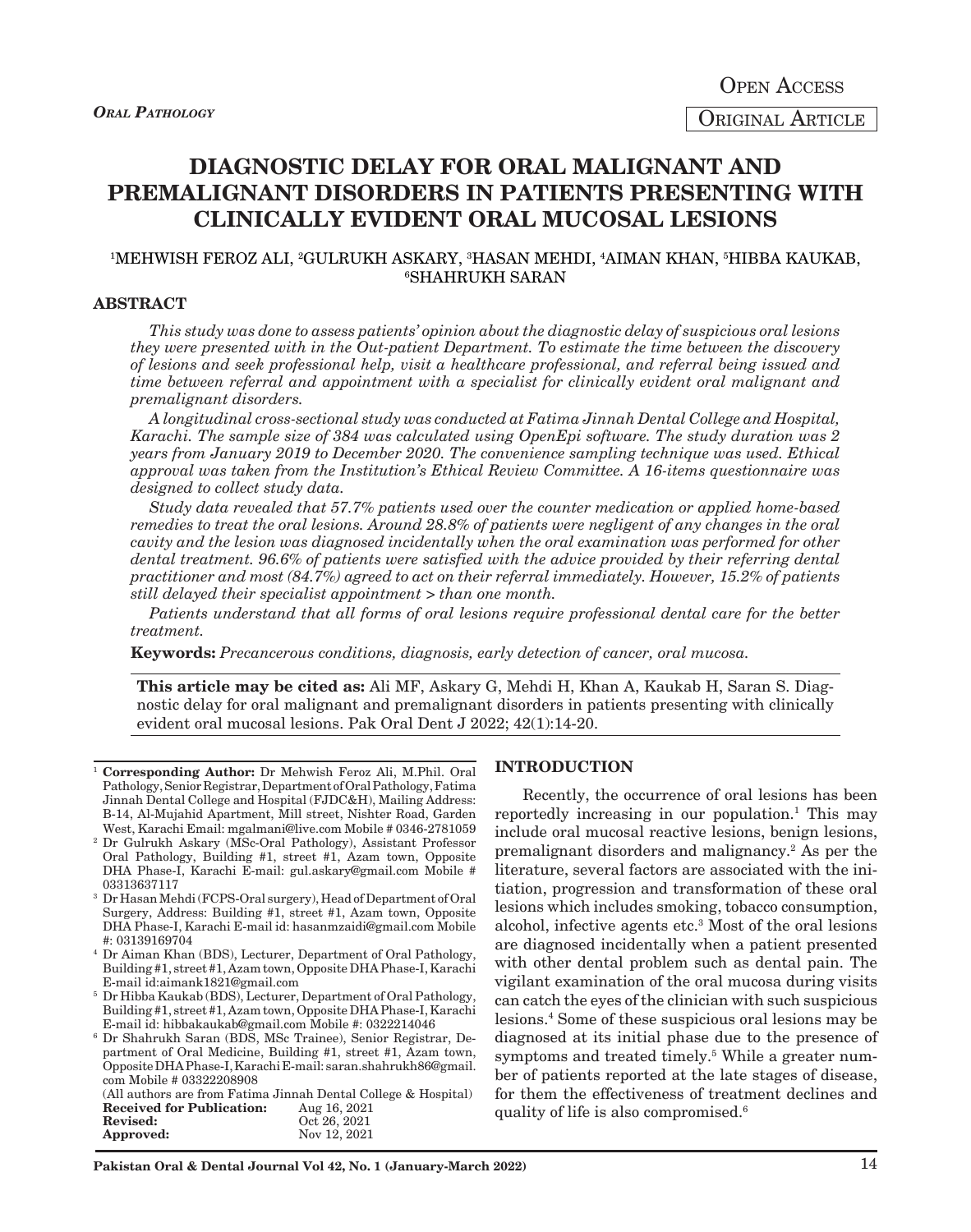According to the World Health Organization, "those oral mucosal lesions have susceptibility for malignant transformation referred to as oral potentially malignant disorders (OPMD)".7 The global prevalence of OPMDs was reported as 4.47%.3 The prevalent suspicious oral mucosal lesions are oral submucous fibrosis (OSMF) and oral lichen planus  $(OLP)$  in our population.<sup>8-9</sup> They are often asymptomatic at the initial stage of its development, which can easily be overlooked by patients.7 The time when these lesions exhibit distressing symptoms like pain, burning sensation, ulceration, limited mouth opening, swelling on the neck (lymphadenopathy), and inability to eat, swallow or talk; it may attain an advanced or progressive stage. $3, 10$  They might have also transformed into oral malignancies such as oral squamous cell carcinoma (OSCC) which has a 10.9% occurrence rate in our population.<sup>11</sup>

The delay in reporting and diagnosis of such lesions not occurs at the patient's end only, it may be due to delay in issuing the referral to the patient or appointment with the specialist.12 The previous literature says, delay in the diagnosis of suspicious oral lesions can happen due to asymptomatic lesions, lingering visits to the oral health care provider, over the counter medicine, or not following the referral to the specialist.<sup>13</sup> Moreover, patients are blinded by the life threatening consequences of persistent suspicious oral lesions.11 In this study, patients' opinion was assessed about the diagnostic delay of suspicious oral lesions they are presented with in the Out-patient Department. Following points were recorded:

- 1 Time taken between the discovery of suspicious lesions and seeking professional help,
- 2 To visit a healthcare professional
- 3 Or time taken for an appointment with a specialist for clinically evident oral premalignant and malignant lesions.

## **MATERIAL AND METHODS**

This was a cross-sectional, longitudinal survey-based study that was conducted at the Fatima Jinnah Dental College and Hospital (FJDC&H), Karachi. The sample size was calculated through OpenEpi software of 384 equation of sample size calculation is  $n = [\text{DEFF*Np}(1-p)] / [(d^2/Z_{1-\alpha/2}^2*(N-1)+p^*(1-p)].$  The population size (for finite population correction factor or fpc)(*N*):100000, Hypothesized % frequency of outcome factor in the population  $(p)$ : 20% +/-5, Confidence limits as % of 100(absolute  $+/-$ %)(d): 5% and Design effect (for cluster surveys-*DEFF*): 1. The duration of the study was 2 years from January 2019 to December 2020. The sampling technique was consecutive. Patients above the age of  $\geq$ 18 years were included in the study. Both genders, males and females were selected for the study.

A 16-items questionnaire was employed to assess the opinion of patients about the delay in the diagnosis of suspicious oral lesions which was obtained from a published study internationally11 but slight modifications made in the questionnaire as per the context of the study population. Verbal and written consents were obtained from all the patients who had reported to the Outpatient Department. The ethical approval was taken from the Ethical committee of the Fatima Jinnah Dental College (JAN-2019-OPLO1).

In the study, patients asked about the first person to contact for management, the regularity of dental visits, habits, discovery of lesions, time when seeking professional help, delay time and reason, referral date and beliefs and attitudes towards oral mucosal screening. A moderator who provided assistance to some patients in filling the questionnaire was not part of the team. Face to face verbal responses were also asked randomly from the patients to compare the answers. The verbal responses were collected by a trained person who was not part of the team to avoid interviewer-bias. Patients with clinically evident premalignant and malignant lesions were included. Those patients who gave consent were enrolled in the study. Validity was ensured through a review of the literature, patient feedback, and feedback from an oral maxillofacial surgeon.

The statistical analysis of patients' responses was calculated by Statistical Package for Social Sciences (SPSS version 20). For qualitative and quantitative data percentage, frequencies, means and SD were calculated. The ANOVA and Pearson correlation tests were applied to find correlation between different study variables which defines the time of diagnostic delay. P-value less than .05 was found to be significant.

# **RESULTS**

The questionnaire was filled by 384 patients, out of which 360 were complete and 24 forms were incomplete or lacked essential details. In this study, 60% (216) were males and 40% (144) were females' ratio of 3:2. The mean age was 39.2±12.6 and mouth opening was 22.1±9. The cases reported in 2019 were 75.6% (272) and in 2020 was 24.4% (88). Figure 1 represents the forms of oral premalignant lesions in our population. The most common oral potentially malignant disorders were OSF (212; 58.8%), and Lichen planus (38; 10.5%). The majority of the patients had the habit of consuming chalia alone (36; 10%) or in combination with pan (36; 10%), gutka (152; 42.2%) and smoking (84; 23.3%).

Table 1 represents the association of gender and age group with parameters like visit to dental practitioner, presence of oral mucosal lesion, and agreement with referral. The majority of patients (93.3%) fail to visit the dentist often and prefer to visit different dental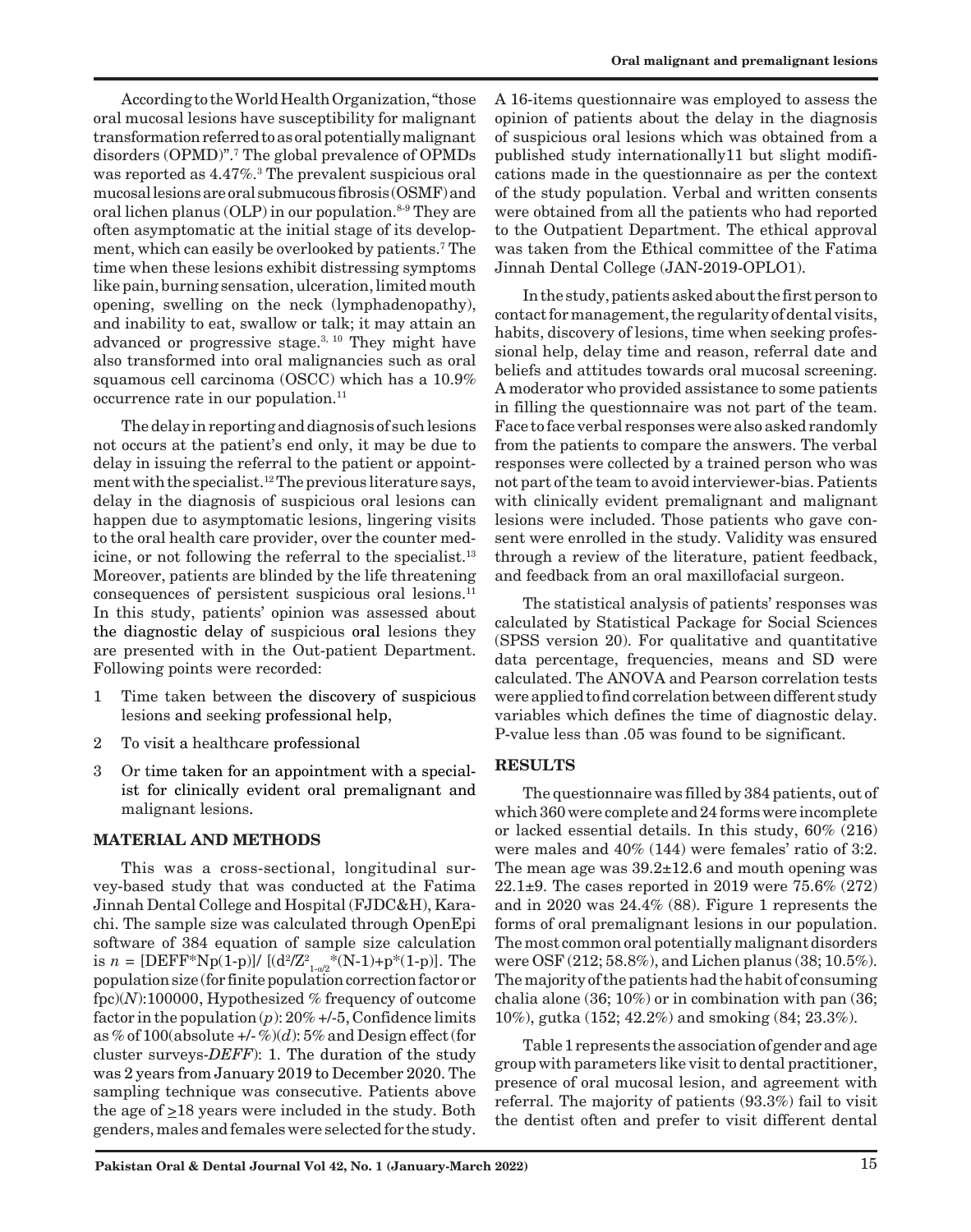TABLE 1: ASSOCIATION OF GENDER AND AGE GROUPS WITH DIFFERENT ELEMENTS OF QUESTIONNAIRE

| $30 - 60$<br><b>Male</b><br>Female<br>$30$<br>>60<br>years<br>years<br>years<br>Dental Vis- Do you visit a dentist on a regular basis?<br>it Related<br>20<br>Yes<br>$4(1.1\%)$<br>24<br>$0.016*$<br>20<br>$0(0\%)$<br>24<br>0.223<br>$4(1.1\%)$<br>Questions<br>$(5.5\%)$<br>$(6.6\%)$<br>$(5.5\%)$<br>$(6.6\%)$<br>88<br>196<br>140<br>336<br>228<br>$20\,$<br>336<br>N <sub>0</sub><br>$(63.3\%)$<br>$(54.4\%)$<br>$(38.8\%)$<br>$(93.3\%)$<br>$(5.5\%)$<br>$(93.3\%)$<br>$(24.4\%)$<br>$0(0\%)$<br>$0(0\%)$<br>$0(0\%)$<br>$0(0\%)$<br>$0(0\%)$<br>$0(0\%)$<br>$0(0\%)$<br>Unsure<br>216<br>$20\,$<br>Total<br>144<br>360<br>92<br>248<br>360<br>$(60\%)$<br>$(40\%)$<br>$(100\%)$<br>$(25.5\%)$<br>$(68.8\%)$<br>$(5.5\%)$<br>$(100\%)$<br>Do you visit the same dentist<br>16<br>$20\,$<br>$0.05*$<br>$0(0\%)$<br>20<br>$0(0\%)$<br>$20\,$<br>$0.008*$<br>Yes<br>$4(1.1\%)$<br>$(4.4\%)$<br>$(5.5\%)$<br>$(5.5\%)$<br>$(5.5\%)$<br>200<br>140<br>340<br>92<br>228<br>20<br>340<br>N <sub>0</sub><br>$(55.5\%)$<br>$(38.8\%)$<br>$(94.4\%)$<br>$(25.5\%)$<br>$(63.3\%)$<br>$(5.5\%)$<br>$(94.4\%)$<br>$0(0\%)$<br>$0(0\%)$<br>$0(0\%)$<br>$0(0\%)$<br>$0(0\%)$<br>$0(0\%)$<br>$0(0\%)$<br>Unsure<br>216<br>360<br>92<br>20<br>360<br>Total<br>144<br>248<br>$(60\%)$<br>$(40\%)$<br>$(100\%)$<br>$(25.5\%)$<br>$(68.8\%)$<br>$(5.5\%)$<br>$(100\%)$<br>Do you visit a dentist when you need dental treatment?<br>$52\,$<br>120<br>72<br>192<br>0.301<br>132<br>192<br>Yes<br>$8(2.2\%)$<br>$0.045*$<br>$(20\%)$<br>$(53.3\%)$<br>$(33.3\%)$<br>14.4%)<br>$(36.6\%)$<br>$(53.3\%)$<br>No<br>96<br>72<br>168<br>40<br>116<br>12<br>168<br>$(20\%)$<br>$(3.3\%)$<br>$(26.6\%)$<br>(11.1)<br>$(32.2\%)$<br>$(46.6\%)$<br>$(46.6\%)$<br>Unsure<br>$0(0\%)$<br>$0(0\%)$<br>$0(0\%)$<br>$0(0\%)$<br>$0(0\%)$<br>$0(0\%)$<br>$0(0\%)$<br>216<br>144<br>360<br>92<br>248<br>20<br>360<br>Total<br>$(60\%)$<br>$(40\%)$<br>$(100\%)$<br>$(25.5\%)$<br>$(68.8\%)$<br>$(5.5\%)$<br>$(100\%)$<br>Lesion Re- Did you know about the lesion before screening? |
|-----------------------------------------------------------------------------------------------------------------------------------------------------------------------------------------------------------------------------------------------------------------------------------------------------------------------------------------------------------------------------------------------------------------------------------------------------------------------------------------------------------------------------------------------------------------------------------------------------------------------------------------------------------------------------------------------------------------------------------------------------------------------------------------------------------------------------------------------------------------------------------------------------------------------------------------------------------------------------------------------------------------------------------------------------------------------------------------------------------------------------------------------------------------------------------------------------------------------------------------------------------------------------------------------------------------------------------------------------------------------------------------------------------------------------------------------------------------------------------------------------------------------------------------------------------------------------------------------------------------------------------------------------------------------------------------------------------------------------------------------------------------------------------------------------------------------------------------------------------------------------------------------------------------------------------------------------------------------------------------------------------------------------------------------------|
|                                                                                                                                                                                                                                                                                                                                                                                                                                                                                                                                                                                                                                                                                                                                                                                                                                                                                                                                                                                                                                                                                                                                                                                                                                                                                                                                                                                                                                                                                                                                                                                                                                                                                                                                                                                                                                                                                                                                                                                                                                                     |
|                                                                                                                                                                                                                                                                                                                                                                                                                                                                                                                                                                                                                                                                                                                                                                                                                                                                                                                                                                                                                                                                                                                                                                                                                                                                                                                                                                                                                                                                                                                                                                                                                                                                                                                                                                                                                                                                                                                                                                                                                                                     |
|                                                                                                                                                                                                                                                                                                                                                                                                                                                                                                                                                                                                                                                                                                                                                                                                                                                                                                                                                                                                                                                                                                                                                                                                                                                                                                                                                                                                                                                                                                                                                                                                                                                                                                                                                                                                                                                                                                                                                                                                                                                     |
|                                                                                                                                                                                                                                                                                                                                                                                                                                                                                                                                                                                                                                                                                                                                                                                                                                                                                                                                                                                                                                                                                                                                                                                                                                                                                                                                                                                                                                                                                                                                                                                                                                                                                                                                                                                                                                                                                                                                                                                                                                                     |
|                                                                                                                                                                                                                                                                                                                                                                                                                                                                                                                                                                                                                                                                                                                                                                                                                                                                                                                                                                                                                                                                                                                                                                                                                                                                                                                                                                                                                                                                                                                                                                                                                                                                                                                                                                                                                                                                                                                                                                                                                                                     |
|                                                                                                                                                                                                                                                                                                                                                                                                                                                                                                                                                                                                                                                                                                                                                                                                                                                                                                                                                                                                                                                                                                                                                                                                                                                                                                                                                                                                                                                                                                                                                                                                                                                                                                                                                                                                                                                                                                                                                                                                                                                     |
|                                                                                                                                                                                                                                                                                                                                                                                                                                                                                                                                                                                                                                                                                                                                                                                                                                                                                                                                                                                                                                                                                                                                                                                                                                                                                                                                                                                                                                                                                                                                                                                                                                                                                                                                                                                                                                                                                                                                                                                                                                                     |
|                                                                                                                                                                                                                                                                                                                                                                                                                                                                                                                                                                                                                                                                                                                                                                                                                                                                                                                                                                                                                                                                                                                                                                                                                                                                                                                                                                                                                                                                                                                                                                                                                                                                                                                                                                                                                                                                                                                                                                                                                                                     |
|                                                                                                                                                                                                                                                                                                                                                                                                                                                                                                                                                                                                                                                                                                                                                                                                                                                                                                                                                                                                                                                                                                                                                                                                                                                                                                                                                                                                                                                                                                                                                                                                                                                                                                                                                                                                                                                                                                                                                                                                                                                     |
|                                                                                                                                                                                                                                                                                                                                                                                                                                                                                                                                                                                                                                                                                                                                                                                                                                                                                                                                                                                                                                                                                                                                                                                                                                                                                                                                                                                                                                                                                                                                                                                                                                                                                                                                                                                                                                                                                                                                                                                                                                                     |
|                                                                                                                                                                                                                                                                                                                                                                                                                                                                                                                                                                                                                                                                                                                                                                                                                                                                                                                                                                                                                                                                                                                                                                                                                                                                                                                                                                                                                                                                                                                                                                                                                                                                                                                                                                                                                                                                                                                                                                                                                                                     |
|                                                                                                                                                                                                                                                                                                                                                                                                                                                                                                                                                                                                                                                                                                                                                                                                                                                                                                                                                                                                                                                                                                                                                                                                                                                                                                                                                                                                                                                                                                                                                                                                                                                                                                                                                                                                                                                                                                                                                                                                                                                     |
|                                                                                                                                                                                                                                                                                                                                                                                                                                                                                                                                                                                                                                                                                                                                                                                                                                                                                                                                                                                                                                                                                                                                                                                                                                                                                                                                                                                                                                                                                                                                                                                                                                                                                                                                                                                                                                                                                                                                                                                                                                                     |
|                                                                                                                                                                                                                                                                                                                                                                                                                                                                                                                                                                                                                                                                                                                                                                                                                                                                                                                                                                                                                                                                                                                                                                                                                                                                                                                                                                                                                                                                                                                                                                                                                                                                                                                                                                                                                                                                                                                                                                                                                                                     |
|                                                                                                                                                                                                                                                                                                                                                                                                                                                                                                                                                                                                                                                                                                                                                                                                                                                                                                                                                                                                                                                                                                                                                                                                                                                                                                                                                                                                                                                                                                                                                                                                                                                                                                                                                                                                                                                                                                                                                                                                                                                     |
|                                                                                                                                                                                                                                                                                                                                                                                                                                                                                                                                                                                                                                                                                                                                                                                                                                                                                                                                                                                                                                                                                                                                                                                                                                                                                                                                                                                                                                                                                                                                                                                                                                                                                                                                                                                                                                                                                                                                                                                                                                                     |
|                                                                                                                                                                                                                                                                                                                                                                                                                                                                                                                                                                                                                                                                                                                                                                                                                                                                                                                                                                                                                                                                                                                                                                                                                                                                                                                                                                                                                                                                                                                                                                                                                                                                                                                                                                                                                                                                                                                                                                                                                                                     |
|                                                                                                                                                                                                                                                                                                                                                                                                                                                                                                                                                                                                                                                                                                                                                                                                                                                                                                                                                                                                                                                                                                                                                                                                                                                                                                                                                                                                                                                                                                                                                                                                                                                                                                                                                                                                                                                                                                                                                                                                                                                     |
|                                                                                                                                                                                                                                                                                                                                                                                                                                                                                                                                                                                                                                                                                                                                                                                                                                                                                                                                                                                                                                                                                                                                                                                                                                                                                                                                                                                                                                                                                                                                                                                                                                                                                                                                                                                                                                                                                                                                                                                                                                                     |
|                                                                                                                                                                                                                                                                                                                                                                                                                                                                                                                                                                                                                                                                                                                                                                                                                                                                                                                                                                                                                                                                                                                                                                                                                                                                                                                                                                                                                                                                                                                                                                                                                                                                                                                                                                                                                                                                                                                                                                                                                                                     |
|                                                                                                                                                                                                                                                                                                                                                                                                                                                                                                                                                                                                                                                                                                                                                                                                                                                                                                                                                                                                                                                                                                                                                                                                                                                                                                                                                                                                                                                                                                                                                                                                                                                                                                                                                                                                                                                                                                                                                                                                                                                     |
|                                                                                                                                                                                                                                                                                                                                                                                                                                                                                                                                                                                                                                                                                                                                                                                                                                                                                                                                                                                                                                                                                                                                                                                                                                                                                                                                                                                                                                                                                                                                                                                                                                                                                                                                                                                                                                                                                                                                                                                                                                                     |
|                                                                                                                                                                                                                                                                                                                                                                                                                                                                                                                                                                                                                                                                                                                                                                                                                                                                                                                                                                                                                                                                                                                                                                                                                                                                                                                                                                                                                                                                                                                                                                                                                                                                                                                                                                                                                                                                                                                                                                                                                                                     |
|                                                                                                                                                                                                                                                                                                                                                                                                                                                                                                                                                                                                                                                                                                                                                                                                                                                                                                                                                                                                                                                                                                                                                                                                                                                                                                                                                                                                                                                                                                                                                                                                                                                                                                                                                                                                                                                                                                                                                                                                                                                     |
|                                                                                                                                                                                                                                                                                                                                                                                                                                                                                                                                                                                                                                                                                                                                                                                                                                                                                                                                                                                                                                                                                                                                                                                                                                                                                                                                                                                                                                                                                                                                                                                                                                                                                                                                                                                                                                                                                                                                                                                                                                                     |
|                                                                                                                                                                                                                                                                                                                                                                                                                                                                                                                                                                                                                                                                                                                                                                                                                                                                                                                                                                                                                                                                                                                                                                                                                                                                                                                                                                                                                                                                                                                                                                                                                                                                                                                                                                                                                                                                                                                                                                                                                                                     |
|                                                                                                                                                                                                                                                                                                                                                                                                                                                                                                                                                                                                                                                                                                                                                                                                                                                                                                                                                                                                                                                                                                                                                                                                                                                                                                                                                                                                                                                                                                                                                                                                                                                                                                                                                                                                                                                                                                                                                                                                                                                     |
| lated Ques-<br>152<br>104<br>256<br>64<br>176<br>16<br>256<br>Yes<br>0.704<br>0.644                                                                                                                                                                                                                                                                                                                                                                                                                                                                                                                                                                                                                                                                                                                                                                                                                                                                                                                                                                                                                                                                                                                                                                                                                                                                                                                                                                                                                                                                                                                                                                                                                                                                                                                                                                                                                                                                                                                                                                 |
| tions<br>$(42.2\%)$<br>$(28.8\%)$<br>$(71.1\%)$<br>(17.7%)<br>$(48.8\%)$<br>$(4.4\%)$<br>$(71.1\%)$                                                                                                                                                                                                                                                                                                                                                                                                                                                                                                                                                                                                                                                                                                                                                                                                                                                                                                                                                                                                                                                                                                                                                                                                                                                                                                                                                                                                                                                                                                                                                                                                                                                                                                                                                                                                                                                                                                                                                 |
| 28<br>N <sub>0</sub><br>64<br>40<br>104<br>72<br>104<br>$4(1.1\%)$                                                                                                                                                                                                                                                                                                                                                                                                                                                                                                                                                                                                                                                                                                                                                                                                                                                                                                                                                                                                                                                                                                                                                                                                                                                                                                                                                                                                                                                                                                                                                                                                                                                                                                                                                                                                                                                                                                                                                                                  |
| (17.7%)<br>(11.1)<br>$(28.8\%)$<br>(7.77%)<br>$(20\%)$<br>$(28.8\%)$                                                                                                                                                                                                                                                                                                                                                                                                                                                                                                                                                                                                                                                                                                                                                                                                                                                                                                                                                                                                                                                                                                                                                                                                                                                                                                                                                                                                                                                                                                                                                                                                                                                                                                                                                                                                                                                                                                                                                                                |
| $0(0\%)$<br>$0(0\%)$<br>$0(0\%)$<br>$0(0\%)$<br>$0(0\%)$<br>$0(0\%)$<br>$0(0\%)$<br>Unsure                                                                                                                                                                                                                                                                                                                                                                                                                                                                                                                                                                                                                                                                                                                                                                                                                                                                                                                                                                                                                                                                                                                                                                                                                                                                                                                                                                                                                                                                                                                                                                                                                                                                                                                                                                                                                                                                                                                                                          |
| 216<br>360<br>92<br>20<br>360<br>Total<br>144<br>248                                                                                                                                                                                                                                                                                                                                                                                                                                                                                                                                                                                                                                                                                                                                                                                                                                                                                                                                                                                                                                                                                                                                                                                                                                                                                                                                                                                                                                                                                                                                                                                                                                                                                                                                                                                                                                                                                                                                                                                                |
| $(60\%)$<br>$(40\%)$<br>$(100\%)$<br>$(25.5\%)$<br>$(68.8\%)$<br>$(5.5\%)$<br>$(100\%)$                                                                                                                                                                                                                                                                                                                                                                                                                                                                                                                                                                                                                                                                                                                                                                                                                                                                                                                                                                                                                                                                                                                                                                                                                                                                                                                                                                                                                                                                                                                                                                                                                                                                                                                                                                                                                                                                                                                                                             |
| Does your lesion look normal to you?                                                                                                                                                                                                                                                                                                                                                                                                                                                                                                                                                                                                                                                                                                                                                                                                                                                                                                                                                                                                                                                                                                                                                                                                                                                                                                                                                                                                                                                                                                                                                                                                                                                                                                                                                                                                                                                                                                                                                                                                                |
| 92<br>156<br>0.920<br>$8(2.2\%)$<br>$0.105\,$<br>64<br>48<br>100<br>156<br>Yes                                                                                                                                                                                                                                                                                                                                                                                                                                                                                                                                                                                                                                                                                                                                                                                                                                                                                                                                                                                                                                                                                                                                                                                                                                                                                                                                                                                                                                                                                                                                                                                                                                                                                                                                                                                                                                                                                                                                                                      |
| (17.7%)<br>$(43.3\%)$<br>$(13.3\%)$<br>(27.7%)<br>$(25.5\%)$                                                                                                                                                                                                                                                                                                                                                                                                                                                                                                                                                                                                                                                                                                                                                                                                                                                                                                                                                                                                                                                                                                                                                                                                                                                                                                                                                                                                                                                                                                                                                                                                                                                                                                                                                                                                                                                                                                                                                                                        |
| No<br>68<br>172<br>36<br>128<br>172<br>104<br>$8(2.2\%)$                                                                                                                                                                                                                                                                                                                                                                                                                                                                                                                                                                                                                                                                                                                                                                                                                                                                                                                                                                                                                                                                                                                                                                                                                                                                                                                                                                                                                                                                                                                                                                                                                                                                                                                                                                                                                                                                                                                                                                                            |
| $(28.8\%)$<br>$(18.8\%)$<br>$(32.5\%)$<br>$(10\%)$<br>$(35.5\%)$<br>$(32.5\%)$                                                                                                                                                                                                                                                                                                                                                                                                                                                                                                                                                                                                                                                                                                                                                                                                                                                                                                                                                                                                                                                                                                                                                                                                                                                                                                                                                                                                                                                                                                                                                                                                                                                                                                                                                                                                                                                                                                                                                                      |
| $32\,$<br>20<br>12<br>$32\,$<br>20<br>Unsure<br>$8(2.2\%)$<br>$4(1.1\%)$                                                                                                                                                                                                                                                                                                                                                                                                                                                                                                                                                                                                                                                                                                                                                                                                                                                                                                                                                                                                                                                                                                                                                                                                                                                                                                                                                                                                                                                                                                                                                                                                                                                                                                                                                                                                                                                                                                                                                                            |
| $(5.5\%)$<br>$(3.3\%)$<br>$(8.88\%)$<br>$(5.5\%)$<br>$(8.88\%)$                                                                                                                                                                                                                                                                                                                                                                                                                                                                                                                                                                                                                                                                                                                                                                                                                                                                                                                                                                                                                                                                                                                                                                                                                                                                                                                                                                                                                                                                                                                                                                                                                                                                                                                                                                                                                                                                                                                                                                                     |
| Total<br>216<br>360<br>92<br>248<br>$20\,$<br>360<br>144                                                                                                                                                                                                                                                                                                                                                                                                                                                                                                                                                                                                                                                                                                                                                                                                                                                                                                                                                                                                                                                                                                                                                                                                                                                                                                                                                                                                                                                                                                                                                                                                                                                                                                                                                                                                                                                                                                                                                                                            |
| $(60\%)$<br>$(40\%)$<br>$(100\%)$<br>$(25.5\%)$<br>$(68.8\%)$<br>$(5.5\%)$<br>$(100\%)$                                                                                                                                                                                                                                                                                                                                                                                                                                                                                                                                                                                                                                                                                                                                                                                                                                                                                                                                                                                                                                                                                                                                                                                                                                                                                                                                                                                                                                                                                                                                                                                                                                                                                                                                                                                                                                                                                                                                                             |
| Do you use self-medication                                                                                                                                                                                                                                                                                                                                                                                                                                                                                                                                                                                                                                                                                                                                                                                                                                                                                                                                                                                                                                                                                                                                                                                                                                                                                                                                                                                                                                                                                                                                                                                                                                                                                                                                                                                                                                                                                                                                                                                                                          |
| 120<br>88<br>208<br>0.296<br>148<br>0.451<br>Yes<br>48<br>12<br>208                                                                                                                                                                                                                                                                                                                                                                                                                                                                                                                                                                                                                                                                                                                                                                                                                                                                                                                                                                                                                                                                                                                                                                                                                                                                                                                                                                                                                                                                                                                                                                                                                                                                                                                                                                                                                                                                                                                                                                                 |
| $(33.3\%)$<br>$(24.4\%)$<br>(57.7%)<br>$(13.3\%)$<br>$(41.1\%)$<br>$(3.3\%)$<br>(57.7%)                                                                                                                                                                                                                                                                                                                                                                                                                                                                                                                                                                                                                                                                                                                                                                                                                                                                                                                                                                                                                                                                                                                                                                                                                                                                                                                                                                                                                                                                                                                                                                                                                                                                                                                                                                                                                                                                                                                                                             |
| N <sub>0</sub><br>96<br>56<br>152<br>44<br>100<br>152<br>$8(2.2\%)$                                                                                                                                                                                                                                                                                                                                                                                                                                                                                                                                                                                                                                                                                                                                                                                                                                                                                                                                                                                                                                                                                                                                                                                                                                                                                                                                                                                                                                                                                                                                                                                                                                                                                                                                                                                                                                                                                                                                                                                 |
| $(42.2\%)$<br>$(26.6\%)$<br>$(15.5\%)$<br>$(12.2\%)$<br>(27.7%)<br>$(42.2\%)$                                                                                                                                                                                                                                                                                                                                                                                                                                                                                                                                                                                                                                                                                                                                                                                                                                                                                                                                                                                                                                                                                                                                                                                                                                                                                                                                                                                                                                                                                                                                                                                                                                                                                                                                                                                                                                                                                                                                                                       |
| $0(0\%)$<br>$0(0\%)$<br>$0(0\%)$<br>$0(0\%)$<br>$0(0\%)$<br>$0(0\%)$<br>Unsure<br>$0(0\%)$                                                                                                                                                                                                                                                                                                                                                                                                                                                                                                                                                                                                                                                                                                                                                                                                                                                                                                                                                                                                                                                                                                                                                                                                                                                                                                                                                                                                                                                                                                                                                                                                                                                                                                                                                                                                                                                                                                                                                          |
| Total<br>216<br>360<br>92<br>20<br>360<br>144<br>248                                                                                                                                                                                                                                                                                                                                                                                                                                                                                                                                                                                                                                                                                                                                                                                                                                                                                                                                                                                                                                                                                                                                                                                                                                                                                                                                                                                                                                                                                                                                                                                                                                                                                                                                                                                                                                                                                                                                                                                                |
| $(60\%)$<br>$(100\%)$<br>$(40\%)$<br>$(25.5\%)$<br>$(68.8\%)$<br>$(5.5\%)$<br>$(100\%)$                                                                                                                                                                                                                                                                                                                                                                                                                                                                                                                                                                                                                                                                                                                                                                                                                                                                                                                                                                                                                                                                                                                                                                                                                                                                                                                                                                                                                                                                                                                                                                                                                                                                                                                                                                                                                                                                                                                                                             |

**Pakistan Oral & Dental Journal Vol 42, No. 1 (January-March 2022)** 16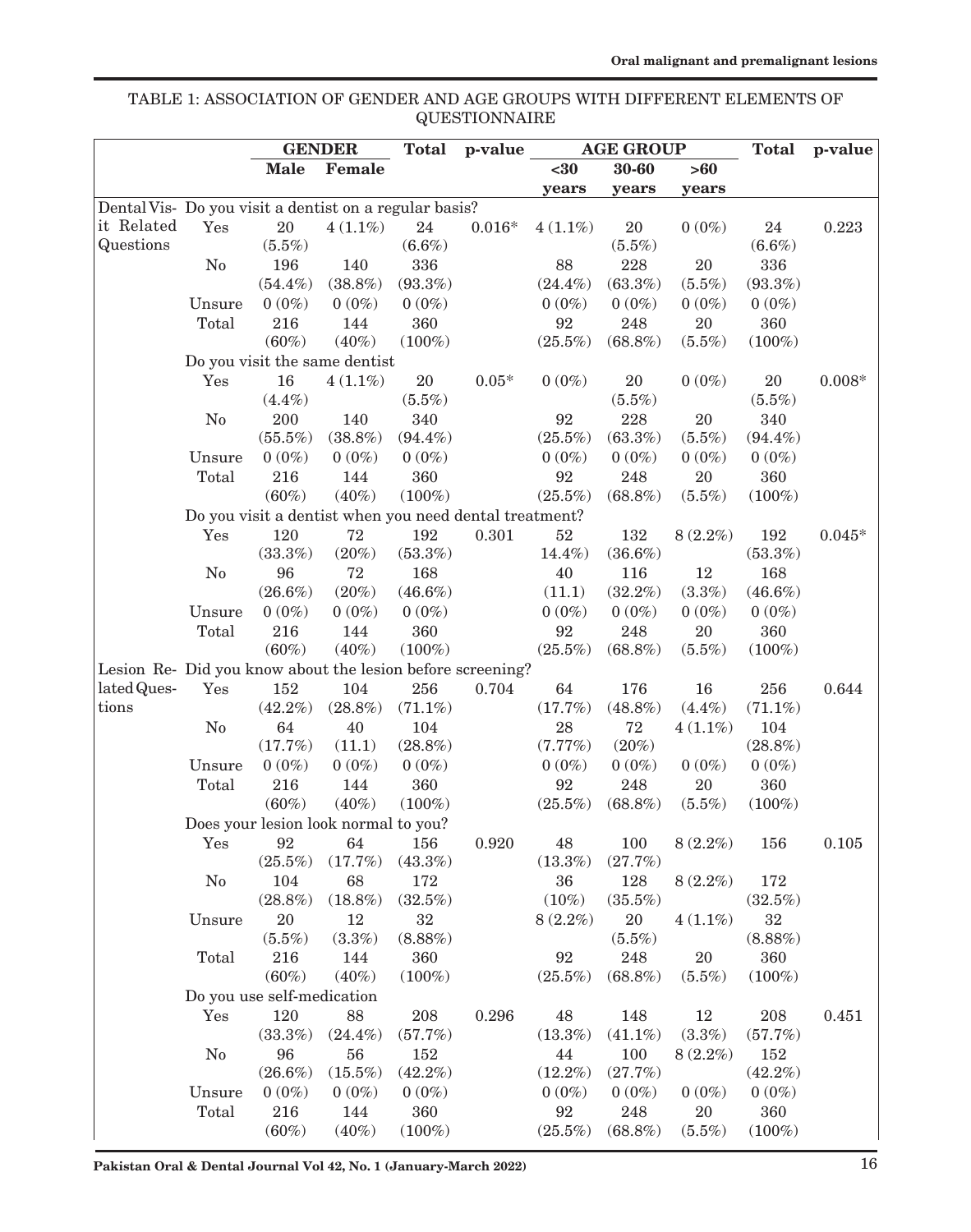|           | Referral Was it made clear why you were referred? |                                       |            |            |          |            |            |            |            |            |
|-----------|---------------------------------------------------|---------------------------------------|------------|------------|----------|------------|------------|------------|------------|------------|
| Related   | Yes                                               | 208                                   | 140        | 348        | 0.222    | 84         | 240        | 20         | 348        | 0.334      |
| Questions |                                                   | (57.7%)                               | $(38.8\%)$ | $(96.6\%)$ |          | $(23.3\%)$ | $(66.6\%)$ | $(5.5\%)$  | $(96.6\%)$ |            |
|           | N <sub>0</sub>                                    | $4(1.1\%)$                            | $4(1.1\%)$ | $8(2.2\%)$ |          | $4(1.1\%)$ | $4(1.1\%)$ | $0(0\%)$   | $8(2.2\%)$ |            |
|           | Unsure                                            | $4(1.1\%)$                            | $0(0\%)$   | $4(1.1\%)$ |          | $0(0\%)$   | $4(1.1\%)$ | $0(0\%)$   | $4(1.1\%)$ |            |
|           | Total                                             | 216                                   | 144        | 360        |          | 92         | 248        | 20         | 360        |            |
|           |                                                   | $(60\%)$                              | $(40\%)$   | $(100\%)$  |          | $(25.5\%)$ | $(68.8\%)$ | $(5.5\%)$  | $(100\%)$  |            |
|           |                                                   | Did you agree with your referral?     |            |            |          |            |            |            |            |            |
|           | Yes                                               | 204                                   | 140        | 348        | 0.228    | 84         | 240        | 20         | 348        | $0.012*$   |
|           |                                                   | $(56.6\%)$                            | $(38.8\%)$ | $(96.6\%)$ |          | $(23.3\%)$ | $(66.6\%)$ | $(5.5\%)$  | $(96.6\%)$ |            |
|           | N <sub>0</sub>                                    | $8(2.2\%)$                            | $4(1.1\%)$ | $8(2.2\%)$ |          | $8(2.2\%)$ | $4(1.1\%)$ | $0(0\%)$   | $8(2.2\%)$ |            |
|           | Unsure                                            | $4(1.1\%)$                            | $0(0\%)$   | $4(1.1\%)$ |          | $0(0\%)$   | $4(1.1\%)$ | $0(0\%)$   | $4(1.1\%)$ |            |
|           | Total                                             | 216                                   | 144        | 360        |          | 92         | 248        | 20         | 360        |            |
|           |                                                   | $(60\%)$                              | $(40\%)$   | $(100\%)$  |          | $(25.5\%)$ | $(68.8\%)$ | $(5.5\%)$  | $(100\%)$  |            |
|           |                                                   | Did you delay in using your referral? |            |            |          |            |            |            |            |            |
|           | Yes                                               | 84                                    | 72         | 156        | $0.037*$ | 56         | 92         | $8(2.2\%)$ | 156        | $< 0.001*$ |
|           |                                                   | $(23.3\%)$                            | $(20\%)$   | $(43.3\%)$ |          | $(15.5\%)$ | $(25.5\%)$ |            | $(43.3\%)$ |            |
|           | N <sub>0</sub>                                    | 132                                   | 72         | 204        |          | 36         | 156        | 12         | 204        |            |
|           |                                                   | $(36.6\%)$                            | $(20\%)$   |            |          | $(10\%)$   | $(43.3\%)$ | $(3.33\%)$ | $(56.6\%)$ |            |
|           | Unsure                                            | $0(0\%)$                              | $0(0\%)$   | $0(0\%)$   |          | $0(0\%)$   | $0(0\%)$   | $0(0\%)$   | $0(0\%)$   |            |
|           | Total                                             | 216                                   | 144        | 360        |          | 92         | 248        | 20         | 360        |            |
|           |                                                   | $(60\%)$                              | $(40\%)$   | $(100\%)$  |          | $(25.5\%)$ | $(68.8\%)$ | $(5.5\%)$  | $(100\%)$  |            |

TABLE 2: PATIENT REPORTED TIME BETWEEN APPOINTMENTS FOR ORAL PREMALIGNANT DIS-ORDERS

|                                                                        | Gender                |                                                |                                         |  | Total p-value Age group |                                                                                      |                            | Total                         | p-value         |
|------------------------------------------------------------------------|-----------------------|------------------------------------------------|-----------------------------------------|--|-------------------------|--------------------------------------------------------------------------------------|----------------------------|-------------------------------|-----------------|
|                                                                        | <b>Male</b>           | Female                                         |                                         |  |                         | $< 3 \quad 0 \quad 3 \quad 0 \quad -6 \quad 0 \quad > \quad 6 \quad 0$               |                            |                               |                 |
|                                                                        |                       |                                                |                                         |  | years                   | years<br>Time between discovery of lesion and seeking help from health care provider | years                      |                               |                 |
|                                                                        |                       |                                                | <4 weeks $20(5.5\%)$ 3 $2\ 5$ $2\ 001*$ |  | $0(0\%)$                | $4\degree$                                                                           | $8\quad 4\ (1.1\%)$        | $5^{\circ}$                   | $2 \leq 0.001*$ |
|                                                                        |                       | $(8.88\%)$ $(14.4\%)$                          |                                         |  |                         | $(13.3\%)$                                                                           |                            | $(14.4\%)$                    |                 |
|                                                                        |                       |                                                | $>4$ weeks 1 9 6 1 1 2 308(85%)         |  | 9<br>$2^{\circ}$        | 2<br>$\theta$<br>$\Omega$                                                            | $\overline{1}$             | 6 3<br>$0 \quad 8$            |                 |
|                                                                        | $(54.4\%)$ $(31.1\%)$ |                                                |                                         |  | $(25.5\%)$              | $(55.5\%)$ $(4.44\%)$                                                                |                            | $(85.5\%)$                    |                 |
| Total                                                                  |                       | $216(60\%)$ $144(40\%)$ 3 6 0                  |                                         |  | 9<br>2                  | 2 4 8 20 $(5.5\%)$                                                                   |                            | $3\quad 6\quad 0$             |                 |
|                                                                        |                       |                                                | $(100\%)$                               |  |                         | $(25.5\%)$ $(68.8\%)$                                                                |                            | $(100\%)$                     |                 |
| Visit to a health care provider and referral after discovery of lesion |                       |                                                |                                         |  |                         |                                                                                      |                            |                               |                 |
| $<4$ weeks $2\quad 0$                                                  |                       | $\overline{4}$<br>4 1                          | $0 \t3 \t4 \t4 \t0.210$                 |  |                         | 8 8 2 3 6 20 (5.5%) 3 4 4 0.600                                                      |                            |                               |                 |
|                                                                        | $(56.6\%)$            | $(38.8\%)$                                     | $(95.5\%)$                              |  | $(24.4\%)$              | $(65.5\%)$                                                                           |                            | $(95.5\%)$                    |                 |
|                                                                        |                       | $>4$ weeks 1 2 4 (1.1%) 1 6                    |                                         |  | $4(1.1\%)$              | 1 2 0 $(0\%)$                                                                        |                            | $1 \sim$<br>6                 |                 |
|                                                                        | (3.33%)               |                                                | $(4.44\%)$                              |  |                         | $(3.33\%)$                                                                           |                            | $(4.44\%)$                    |                 |
| Total                                                                  |                       | $216(60\%)$ $144(40\%)$ 3 6 0                  |                                         |  | 9                       | $2\quad 2\quad 4\quad 8\quad 20\, (5.5\%)\quad 3\quad 6\quad 0$                      |                            |                               |                 |
|                                                                        |                       |                                                | $(100\%)$                               |  | $(25.5\%)$              | $(68.8\%)$                                                                           |                            | $(100\%)$                     |                 |
| Time between referral date and appointment to a specialist             |                       |                                                |                                         |  |                         |                                                                                      |                            |                               |                 |
| <4 weeks 1                                                             | 9<br>$\Omega$         | 5 <sup>5</sup><br>$\mathbf{1}$<br>$\mathbf{1}$ | $3\quad 0\quad 5\quad 0.036*$           |  | $7$ and $7$             | $3\quad 2\quad 1\quad 4\quad 18\,(5\%)$                                              |                            | $3 \quad 0$<br>5 <sup>5</sup> | 0.228           |
|                                                                        | $(52.7\%)$            | $(31.9\%)$                                     | $(84.7\%)$                              |  | $(20.2\%)$              | $(59.4\%)$                                                                           |                            | $(84.7\%)$                    |                 |
| $>4$ weeks 2                                                           |                       | 6 2                                            | 9 5<br>$\overline{5}$                   |  | 9<br>$1 \quad$          | $3^{\circ}$                                                                          | $4\quad 2(0.55\%) \quad 5$ | $\overline{5}$                |                 |
|                                                                        |                       | $(7.22\%)$ $(8.05\%)$ $(15.2\%)$               |                                         |  | (5.27%)                 | $(9.44\%)$                                                                           |                            | $(15.2\%)$                    |                 |
| Total                                                                  |                       | $216(60\%)$ $144(40\%)$ 3 6                    | $\theta$                                |  | 9<br>2                  | 2 4 8 20 $(5.5\%)$ 3 6                                                               |                            | $\Omega$                      |                 |
|                                                                        |                       |                                                | $(100\%)$                               |  | $(25.5\%)$              | $(68.8\%)$                                                                           |                            | $(100\%)$                     |                 |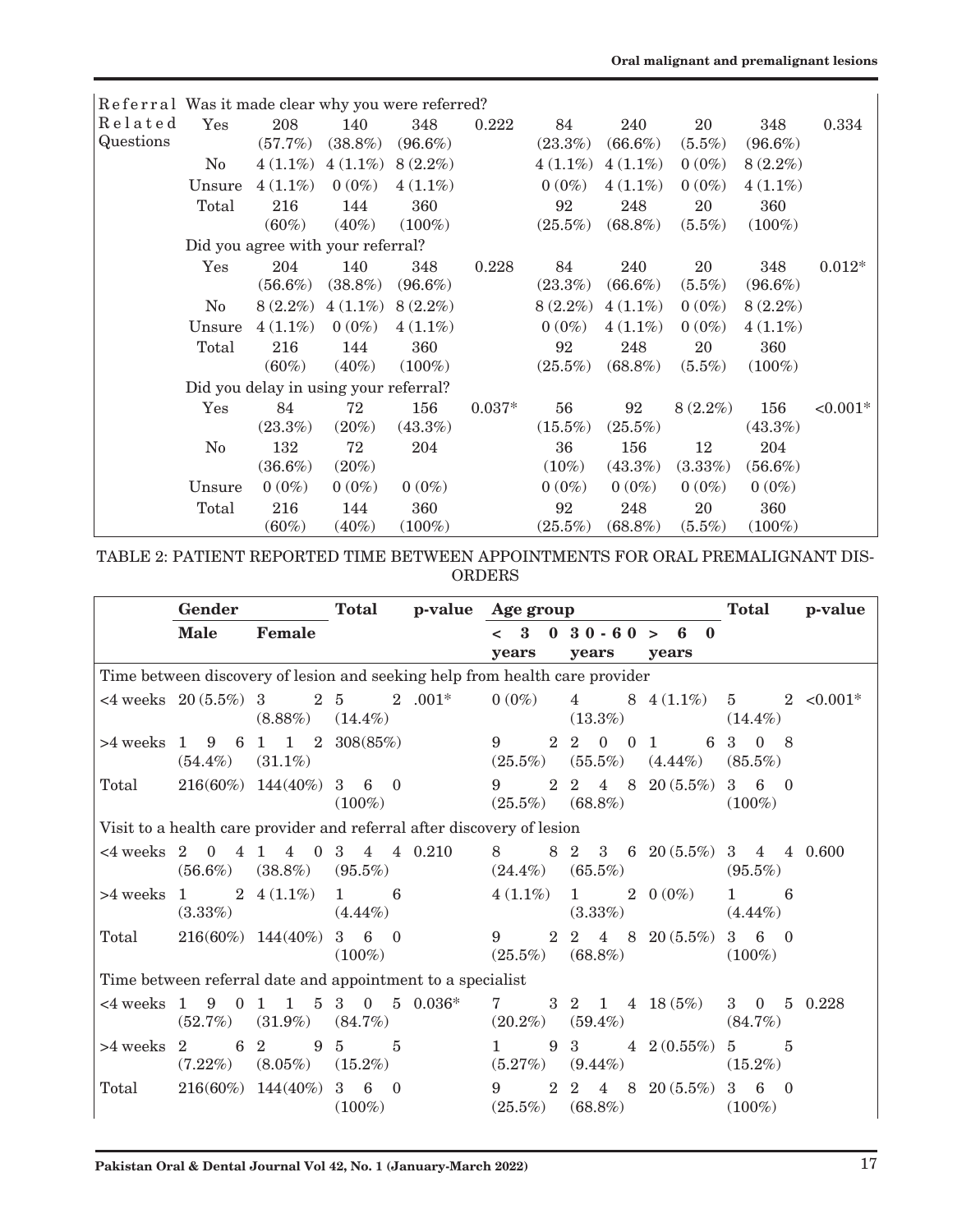| Patients attitude towards the suspicious oral lesion |                               |                         |                                                         |                              |                                          |                                                |
|------------------------------------------------------|-------------------------------|-------------------------|---------------------------------------------------------|------------------------------|------------------------------------------|------------------------------------------------|
| Not anx- 5<br>ious                                   | $(16.3\%)$                    | 9 4<br>$(11.4\%)$       | 3 1<br>$2 \leq 0.001^*$<br>$\overline{0}$<br>$(28.3\%)$ | $\overline{4}$<br>$(11.6\%)$ | 6 $4(1.1\%)$<br>2 5<br>$(15.5\%)$        | $1 \quad 0 \quad 2 \quad 0.001*$<br>$(28.3\%)$ |
| anxious                                              | Slightly 72 (20%) 23 (6.3%) 9 |                         | 5<br>$(26.3\%)$                                         | $23(6.3\%)$ 6                | $7\quad 5\ (1.3\%)$<br>$(18.6\%)$        | 9<br>$\overline{2}$<br>$(25.5\%)$              |
| $M$ o d - 5<br>Anxious                               | erately $(14.4\%)$            | 2 36 $(10\%)$           | 8<br>8<br>$(24.4\%)$                                    | $23(6.3\%)$ 5                | 9 6 $(1.6\%)$<br>$(16.3\%)$              | 8<br>8<br>$(24.4\%)$                           |
| ly Anx-<br>ious                                      | Extreme- $33(9.1\%)$ 4        | 2 7<br>$(11.6\%)$       | $\overline{5}$<br>$(20.8\%)$                            | $4(1.1\%)$                   | 6 $5(1.3\%)$<br>6<br>$(18.3\%)$          | $\overline{5}$<br>-7<br>$(20.8\%)$             |
| Total                                                |                               | $216(60\%)$ $144(40\%)$ | 3<br>- 6<br>$\theta$<br>$(100\%)$                       | 9<br>$(25.5\%)$              | 8<br>2 2<br>$\overline{4}$<br>$(68.8\%)$ | $20(5.5\%)$ 3 6 0<br>$(100\%)$                 |

### TABLE 3: REPRESENTS CORRELATION BETWEEN THE GENDER AND DELAY IN DIAGNOSIS AND REFERRAL TO THE SPECIALIST THROUGH PEARSON CORRELATION TEST

| <b>Correlations</b>                                           |                                                           |                                                      |                                                               |
|---------------------------------------------------------------|-----------------------------------------------------------|------------------------------------------------------|---------------------------------------------------------------|
|                                                               | Time between dis-<br>covery of lesion and<br>seeking help | Visit health care<br>provider and referral<br>issued | Referral being issued<br>first appointment<br>with specialist |
| Gender                                                        | $.001*$                                                   | .070                                                 | $.020*$                                                       |
| Time between discovery<br>of lesion and seeking help          | 1.000                                                     | $.002*$                                              | .093                                                          |
| Visit health care provider<br>and referral issued             | $.002*$                                                   | 1.000                                                | $.000*$                                                       |
| Referral being issued<br>first appointment with<br>specialist | .093                                                      | $.000*$                                              | 1.000                                                         |

\* p≤0.005 is considered as significant



lignant disorders and malignant lesions in a teaching institute

practitioners (p= 0.016 and 0.05) every time. We have found that despite communicating the need of referral patients' usually delayed their referral to a specialist > than a month. Delay in appointment to specialists was seen among males  $(p= 0.037)$  who belong to middle age (p= <0.001). Table 2 represents that the time between the discovery of a lesion and seeking help from a health care provider in both gender and all age groups was reported to be 4 weeks after knowing about the lesion. Those patients reported their earliest had one or more alarming symptoms at the time they presented to OPD.

# **DISCUSSION**

As per our findings most of the study population (85%) presented to us at the chronic progressive, late stages of oral premalignant lesion and some of them first preferred to visit a physician instead of dental practitioner. Study data also revealed that some patients used over the counter medication (57.7%) or applied home-based remedies to treat the oral mucosal lesions were seen as barriers to seeking help. When the lesion fails to heal and symptoms get worse then they seek assistance from the health care provider. $12$ Around 28.8% of patients were negligent or ignorant of any changes in their oral cavity and the lesion was diagnosed incidentally when the oral examination was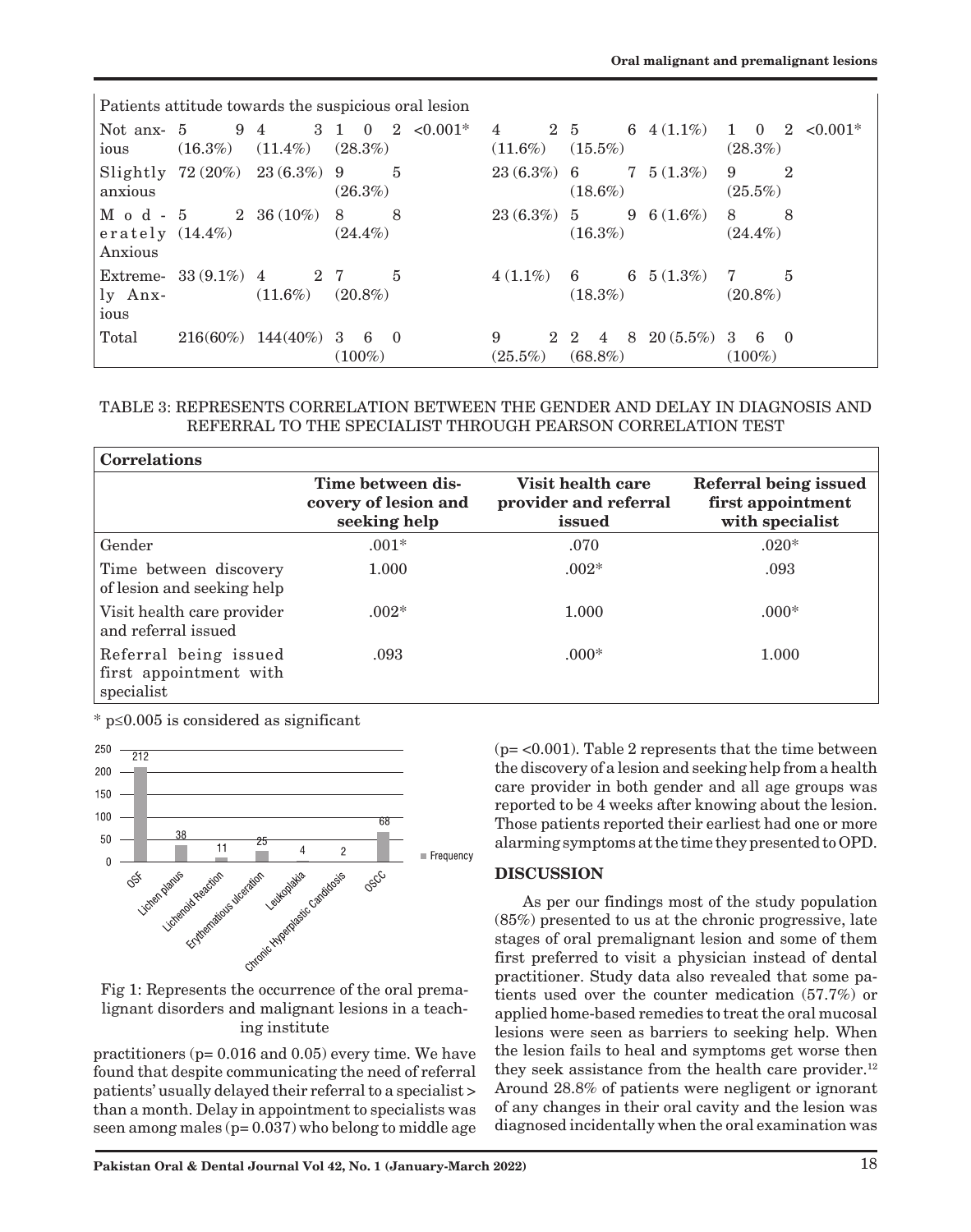performed for other dental treatment. We assume that this may be due to lack of knowledge, financial constraint, and lack of awareness of the consequences of the suspicious oral lesions.13,14 Some patients' notified that social influences such as family, friends or relative guidance or previous experience to somewhat similar lesions also delay seeking help from the oral health care professionals.15 Twenty percent of the study population preferred to visit a physician for oral mucosal lesions, sometimes the lesions get healed with the treatment regime provided by the physician but in some cases it worse or transforms into an aggressive lesion by the time a dental practitioner examines it.16

In this study, the vicinity in which our teaching institute works has a higher number of patients possessing low levels of education and understanding related to oral health care.17 Most of them heard about oral cancer but they didn't know that oral cancer is the complication of persistent non-healing oral lesions.18 We have given an understanding to the patients presented to us that any oral lesion requires to be examined by the dental health professionals and those consuming risk factors are at high risk of developing premalignant lesions. All of them were indulged in consuming betel nuts alone (10%) or in combination with betel quid (10%), gutka  $(42.2\%)$ , and smoking  $(23.3\%)$  from a very early age except few. This is in accordance with Mohiuddin et al that reported 48.3% of patients used betel quid with tobacco, 22.9% consumed areca nut only, and 7.6% used naswar.9 The consumption of risk factors was mostly found in males as compared to females' ratio of 3:2. However, the ratio specifies that females were more involved in the habit of consuming these factors in this study subjects.

The most common premalignant condition was reported in oral submucous fibrosis (58.8%) and the second most common was oral lichen planus 10.5% in current study. The other oral potentially malignant lesions were erythematous/ulceration (6.9%), leukoplakia (1.1%), and chronic hyperplastic candidosis (0.5%). Most cases were reported in the age group of 30-60 years. This is in accordance with a study conducted by Iqbal et al that they have stated a high prevalence of OSMF in the  $3<sup>rd</sup>$  to  $4<sup>th</sup>$  decade of life in our population.<sup>19</sup> The OSMF was prevalent in the male population (64%) but lichen planus was in females (70.5%). Similarly, Qureshi et al found a high occurrence of lichen planus in the female population  $(67.3\%)$ <sup>20</sup> There is a positive association of oral potentially malignant lesions with the age and gender represented by a p-value <.001.

In this study, 96.6% of patients were satisfied with the advice provided by their referring dental practitioner and most (84.7%) agreed to act on their referral immediately. However, 15.2% of patients still delayed

their specialist appointment > than one month. The patients understand the urgency to visit specialists which were clearly communicated by the dental practitioner. Those patients reported to dental practitioners were immediately referred to the specialist but those first reported to physicians faced a slight delay in the management of oral potentially malignant lesions. A thorough awareness about the oral potentially malignant lesions, consuming risk factors, adverse effect on the oral mucosa, and its prolonged consequences was made understood by the research team. We didn't further trail those patients who delayed the appointment to the specialist.

### **CONCLUSION**

Vigilant screening of the suspicious oral mucosal lesions, and immediate referral to the specialist may decrease the rate of oral malignancy in our population. Once referral was issued to a specialist patient should not be missed and a watchful follow-up kept on the appointment status. Patients understand that all forms of oral lesions require professional dental care for the better treatment. There must be a mass oral screening program arranged by the private and government organizations to examine general population oral health status and if there are patients with premalignant or malignant lesions manage as earliest.

#### **REFERENCES**

- 4 Shahzad A, Khiyani A, Paiker S. Prevalence of oral anomalies and pathologies in the Pakistani population – a cross sectional study. J Pak Dent Assoc 2018; 27(1):13-17.
- 5 Mirza D, Karim Z, Marath M, Ahmed M, Zaidi N. Frequency and distribution of oral mucosal lesions: A cross-sectional study. Pak Oral Dental J. 2017; 37(1): 45-48.
- 6 Awadallah M, Idle M, Patel K, Kademani, D. Management update of potentially premalignant oral epithelial lesions. Oral Surg. Oral Med. Oral Pathol. Oral Radiol. 2018; 125 (6): 628-36.
- 7 Regezi J, Sciubba J, Jordan R. Oral Pathology. 7th ed. United States: Elsevier Saunders; 2016.
- 8 Richards, D. Prevalence of oral potentially malignant disorders. Evid Based Dent. 2018; 19, 120–21.
- 9 Khan, RS, Khurshid Z, Akhbar S, Moin SF.Advances of Salivary Proteomics in Oral Squamous Cell Carcinoma (OSCC) Detection: An Update. Proteomes. 2016; 4(4): 41.
- 10 Srivastava R, Sharma L, Pradhan D, Jyoti B, Singh O. Prevalence of oral premalignant lesions and conditions among the population of Kanpur City, India: A cross-sectional study. J Family Med Prim Care. 2020; 9(2):1080-85.
- 11 Neville, BW., Damm, DD., Allen, CM., & Chi, AC. Oral and maxillofacial pathology, sixth edition, 2016.
- 12 Mohiuddin, S, Fatima N, Et al. High risk of malignant transformation of oral submucous fibrosis in Pakistani females: A potential national disaster. J Pak Med Assoc. 2016; 66(11): 1362-66.
- 13 Jagtap SV, Warhate P, Saini N, Jagtap SS, Chougule P.G. Oral premalignant lesions: a clinicopathological study. Int Surg J. 2017; 4(10):3477-81.